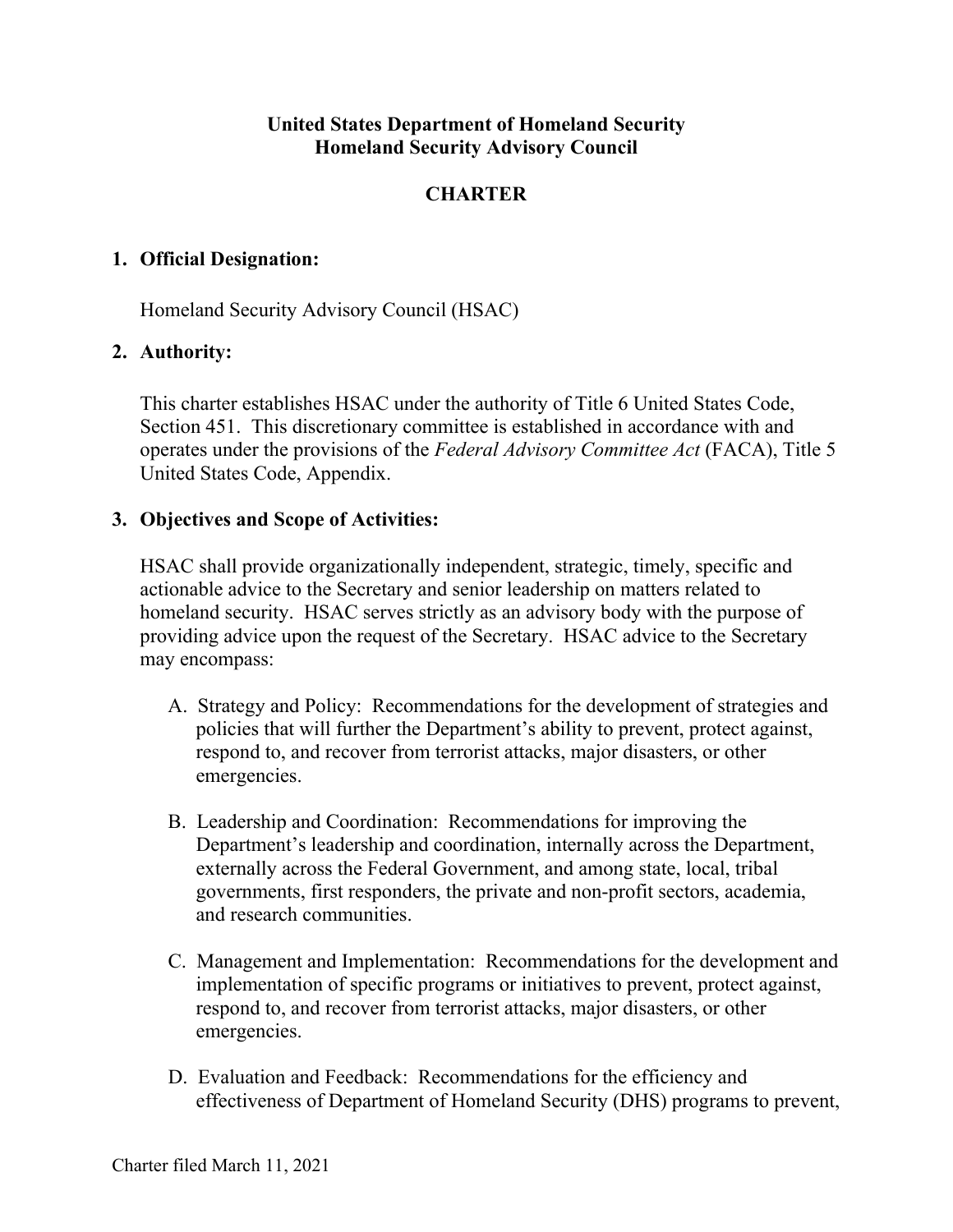protect against, respond to, and recover from terrorist attacks, major disasters, or other emergencies.

## **4. Descriptions of Duties:**

The duties of the HSAC are solely advisory in nature.

## **5. Official to Whom the Committee Reports:**

HSAC reports to the Secretary of Homeland Security.

# **6. Agency Responsible for Providing Necessary Support:**

DHS is responsible for providing financial and administrative support to the HSAC. Within DHS, the Office of Partnership and Engagement provides this support.

## **7. Estimated Cost, Compensation, and Staff Support:**

Estimated annual operating costs for the HSAC are \$800,000.00 which includes travel and per diem, and other administrative expenses, and three Full-Time Equivalent employees to support the Council.

# **8. Designated Federal Officer:**

A full-time or permanent part-time employee of DHS shall be appointed by the Secretary as the HSAC Designated Federal Officer (DFO). The DFO or the Alternate DFO shall approve or convene HSAC meetings; approve meeting agendas; attend all committee, subcommittee, and task force meetings; adjourn any meeting when the DFO determines adjournment to be in the public interest; and chair meetings in the absence of the Chair or Vice Chair, or as directed by the Secretary.

# **9. Estimated Number and Frequency of Meetings:**

The HSAC will meet approximately four times annually, at the call of the DFO. Additional meetings may be held with the approval of the DFO; it is expected that the HSAC will meet as frequently as the Secretary desires. Committee meetings are open to the public unless a determination that the meeting should be closed is made by the appropriate DHS official in accordance with DHS policy and directives, and with Title 5, United States Code, subsection (c) of Section 552b.

# **10.Duration:**

## Continuing.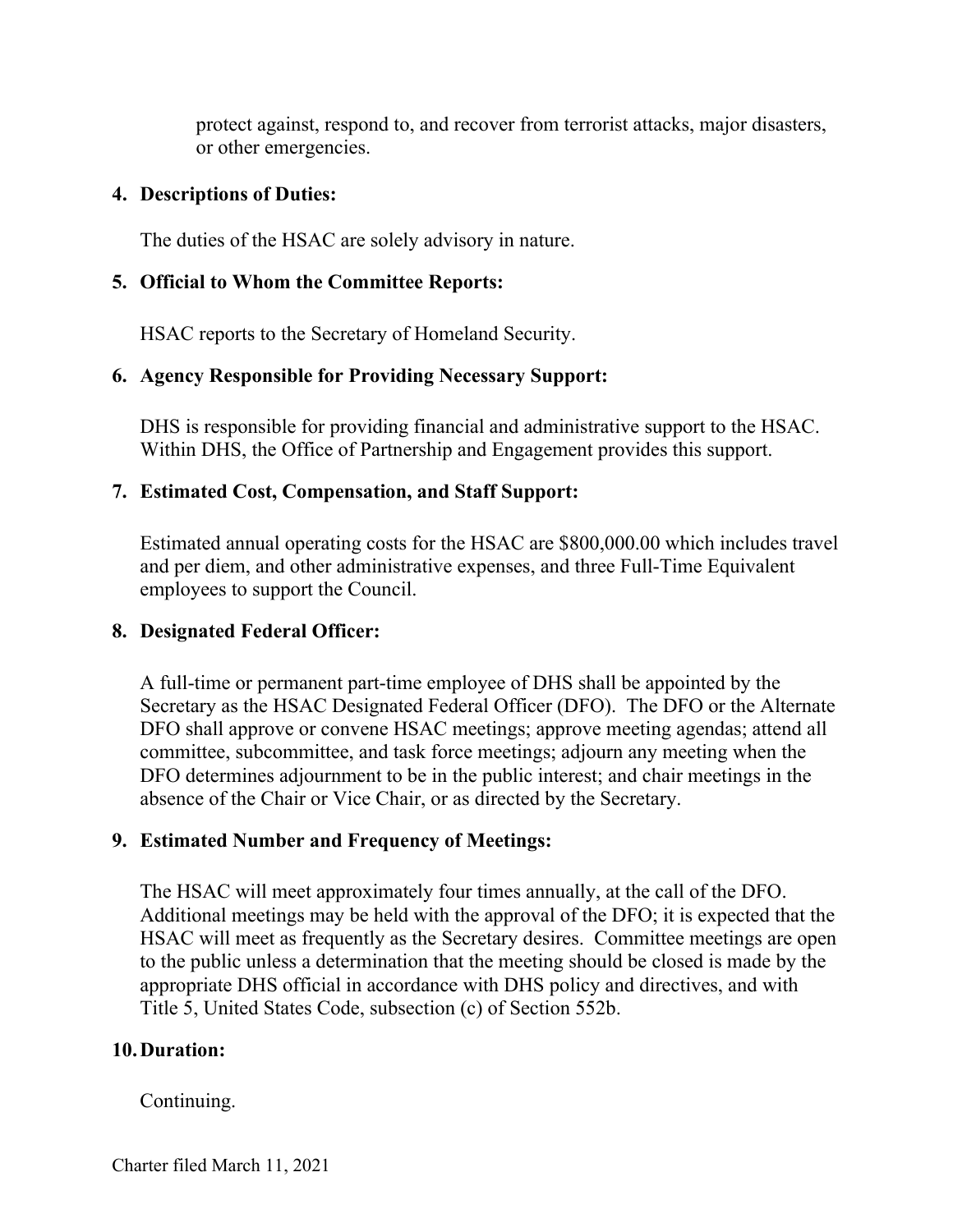#### **11.Termination:**

This charter is in effect for two years from the date it is filed with Congress unless sooner terminated. The charter may be renewed at the end of this two-year period in accordance with Section 14 of FACA.

#### **12.Member Composition:**

HSAC shall be composed of approximately 40 members who are appointed by, and serve at the pleasure of, the Secretary.

All members shall serve as Special Government Employees as defined in section 202(a) of Title 18 United States Code. Term length shall be up to three years and approximately one-third of the terms shall expire each year to promote membership continuity and currency of expertise. In the event the HSAC terminates, all appointments to the committee shall terminate.

In order for the Secretary to fully leverage broad-ranging experience and education, the HSAC must be professionally, technically, and culturally diverse. These members shall all be national leaders found within diverse and appropriate professions and communities nationwide. The membership shall be drawn from the following fields:

Police, fire, emergency medical services, and public works; Public health; State, local, and tribal officials; National policy makers; Experts in academia and the research community; and Leaders from the private sector including, but not limited to, owners and operators of critical industries, resources, and infrastructure.

#### **Officers:**

The Secretary shall designate a Chair and a Vice-Chair from among the appointed members of HSAC. The Vice-Chair will act as Chair in the absence or incapacity of the Chair or in the event of a vacancy in the office of the Chair.

#### **13.Subcommittees:**